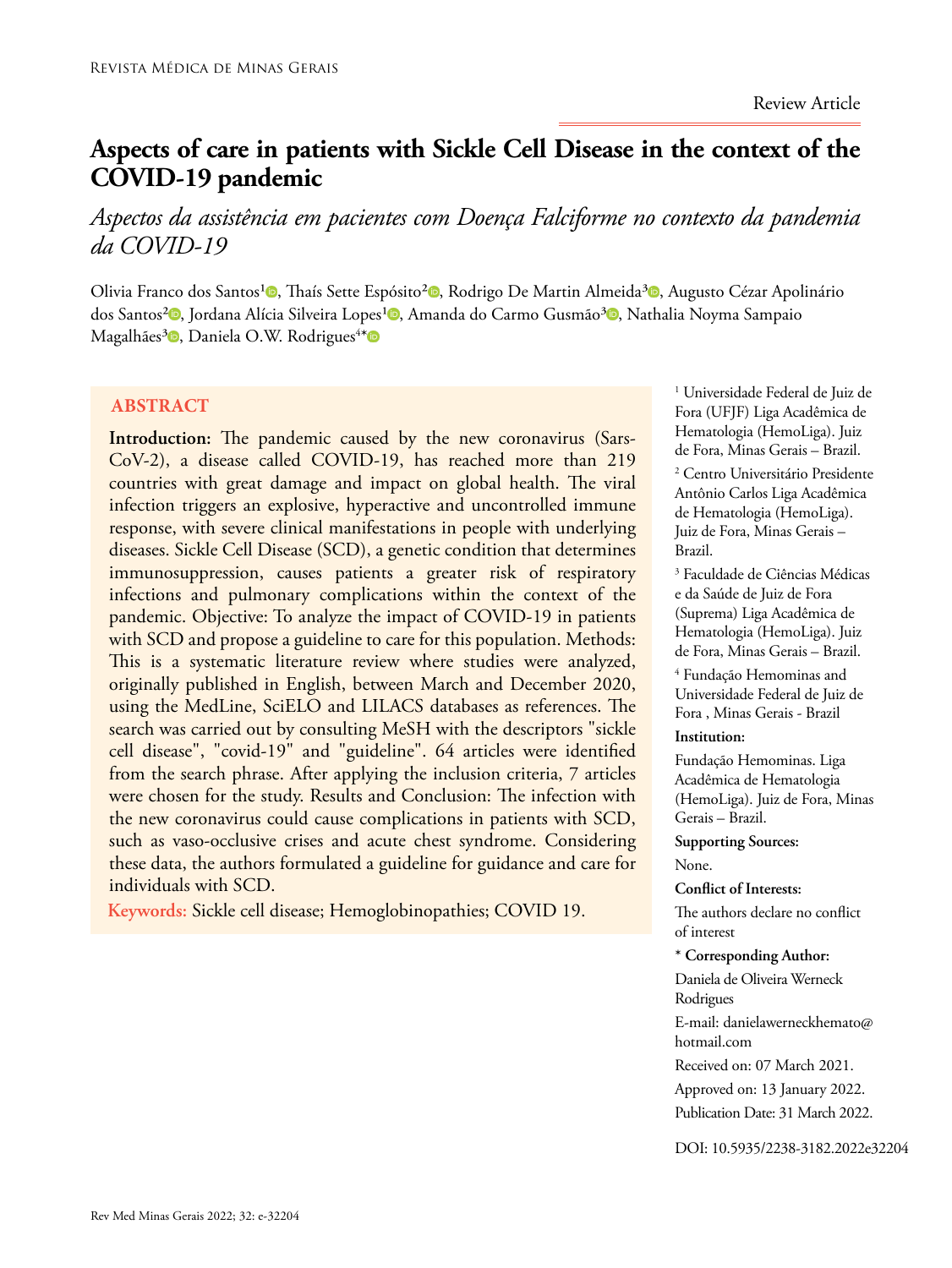**Introdução:** A pandemia determinada pelo novo coronavírus (SarsCoV-2), doença intitulada COVID-19, atingiu mais de 219 países com grande agravo e impacto à saúde mundial. A infecção pelo vírus desencadeia uma resposta imune explosiva, hiperativada e descontrolada, com manifestações clínicas graves em pessoas com doenças subjacentes. A Doença falciforme (DF), uma condição genética que determina imunosupressão, coloca os pacientes em maior risco de infecções respiratórias e complicações pulmonares dentro do contexto da pandemia. Objetivo: Analisar o impacto da COVID-19 em portadores de DF e propor uma diretriz de atendimento a esta população. Métodos: Trata- se de uma revisão sistemática de literatura onde foram analisados estudos, publicados originalmente em inglês, entre março a dezembro de 2020, tendo como referência as bases de dados MedLine, SciELO e LILACS. A busca foi efetuada mediante a consulta ao MeSH com os descritores "sickle cell disease", "covid-19"e "guideline". Foram identificados 64 artigos a partir da frase de pesquisa. Ao aplicar os critérios de inclusão, 7 artigos foram eleitos para o estudo. Resultados e Conclusão: A infecção pelo novo coronavírus pode precipitar intercorrências em pacientes com DF, como crises vaso-oclusivas e síndrome torácica aguda. Considerando esses dados, os autores formularam uma diretriz para orientação e cuidado aos indivíduos com DF.

**Palavras- chave:** Doença Falciforme; Hemoglobinopatia; COVID 19.

# **INTRODUCTION**

The new coronavirus, which caused the COVID-19 pandemic, affected more than 219 countries with nearly 96 million cases since the first report in China in 2019 to January 2021<sup>1-3</sup>. The clinical characteristics of this disease are not yet fully understood, however it is believed that severe manifestations occur mainly in adults with advanced age, obesity and with underlying chronic diseases<sup>4</sup>.

Amongst the most remarkable characteristics of COVID-19 are the vascular alterations associated with the disease. Considering the diffuse alveolar damage in the infection, it was observed the formation of fibrin thrombi in many patients. Clinically, there is an increase in D-dimer levels and cutaneous changes in the extremities, suggesting microangiopathy with immunothrombosis. The inflammatory storm occurs because of endothelial injury, diffuse intravascular coagulation, release of cytokines and of proinflammatory proteins, with thrombosis in large and small vessels associated to multiple organ failure<sup>5</sup>.

Sickle Cell Disease (SCD) is a group of inherited alterations in hemoglobin (Hb), it is a multisystemic recessive genetic disease. Morphologically, the sixth codon suffers a mutation in the eleventh chromosome, with

Rev Med Minas Gerais 2022; 32: e-32204

glutamic acid being replaced by valine. The homozygotes genotype causes severe manifestations, being known as Sickle Cell Anemia (SCA). Prevalence in Brazil is high, with almost 30,000 people affected across the country, consisting of the most common monogenic hereditary disease. The annual incidence is about 1 for every  $1,000$  new-born<sup>6</sup>.

The disease's physiopathology is triggered by HbS intolerance to hypoxic scenarios, with polymerization and consequent sickling of erythrocytes. The red blood cells become inflexible, causing vaso-occlusive phenomena and tissue damage, with disordered interactions between erythrocytes, endothelial cells, leukocytes and platelets. Patients with SCD have impaired humoral response due to asplenia, altered opsonization and are predisposed to a higher risk of respiratory diseases and subsequent pulmonary complications, such as Acute Chest Syndrome (ACS)<sup>6,7</sup>.

Although vaso-occlusive phenomena is complex, HbS polymerization is the essential physiopathological occurrence in SCD<sup>6</sup>. The endothelial cells are suspected to be activated by direct contact with sickle cells, heme group and free Hb, induced by hypoxia. Reducing nitric oxide (NO) bioavailability can stimulate vasoconstriction, expression of adhesion molecules and production of endothelin 1. Increased expression of endothelial adhesion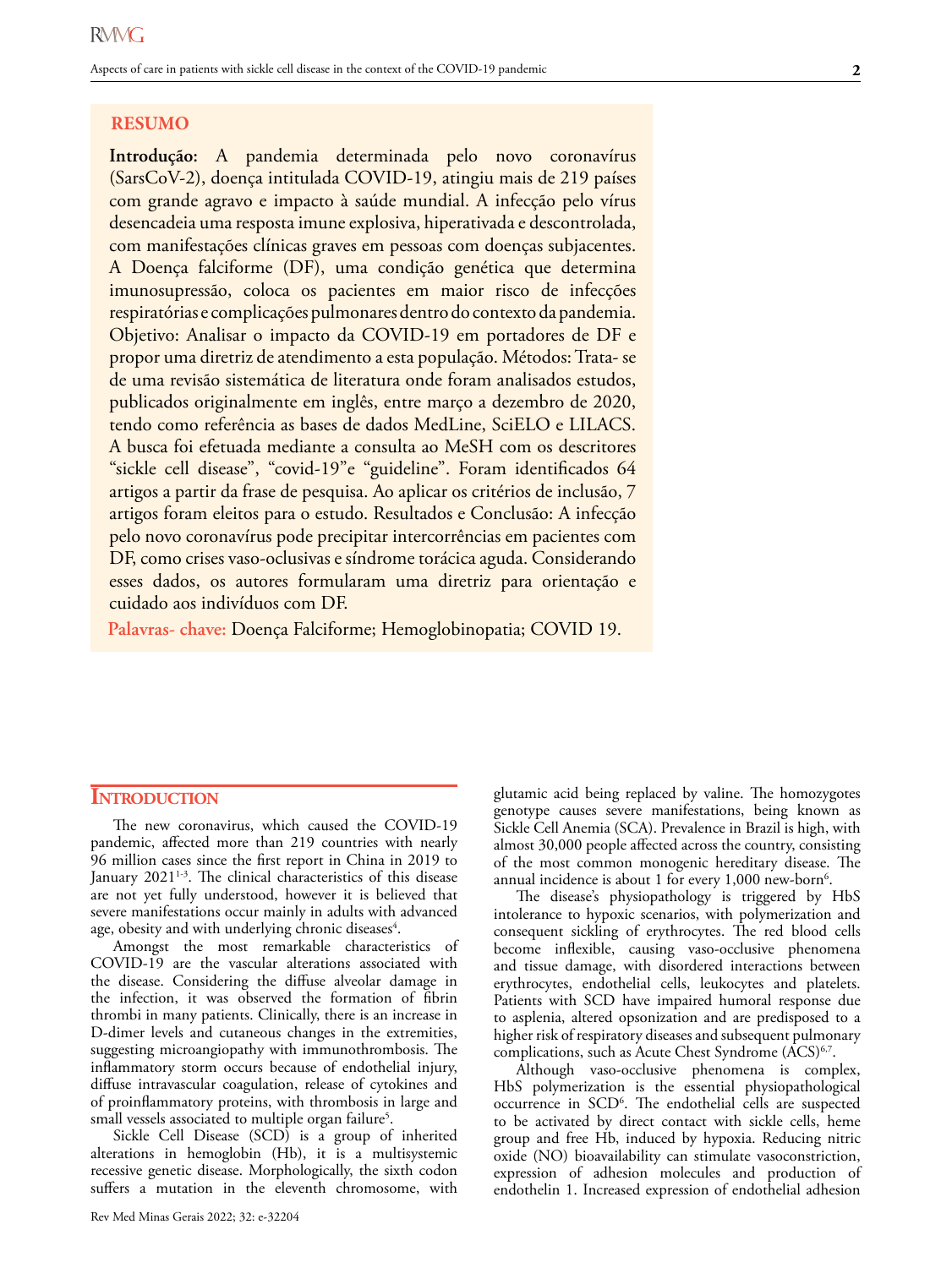molecules (such as vascular cell adhesion protein 1 (VCAM1), molecule of intercellular adhesion 1 (ICAM1), P-selectin, E-selectin, CD47 leukocyte surface antigen and αVβ3 integrin), exposed heparin sulfate proteoglycans and phosphatidylserine are responsible for the adhesion of erythrocytes and leukocytes. Activated endothelial cells produce inflammatory mediators, such as interleukins (IL) -1β, IL-6 and tumor necrosis factor (TNF), which lead to a chronic inflammatory state<sup>7,8</sup>.

Studies published in 2020 suggested that vaso-occlusive crisis (VOC) and/or ACS can be triggered by COVID-19, with the risk for severe evolution risk and high lethality rates<sup>9,10</sup>. Although literature is still scarce about the association between COVID-19 and SCD, a special care is needed regarding the related complications. Healthcare workers should be aware of the precautions to be taken in order to reduce SCD's mortality in the face of the pandemic<sup>11,12</sup>.

Fundação Hemominas (FH) is a public health institution linked to the State Secretariat of Health of Minas Gerais and the Ministry of Health, reference for the diagnosis, monitoring and treatment of patients with SCD. FH is part of a network formed by a Central Administration in Belo Horizonte and 22 decentralized units in the macro-regions of Minas Gerais. Considering the institutional mission of acting in hematology with excellence and responsibility with the production of knowledge and innovation. Thus, FH developed guidelines for patients with SCD and primary health care professionals assisting them in coping with COVID-1913.

To analize the impact of COVID-19 in patients patients with Sickle Cell Disease and to propose a health care guideline.

#### **Review of literature**

This is a systematic review of the literature, with the evaluation of articles published in scientific journals, originally in English, between March and December 2020, using the MedLine, SciELO and LILACS databases as a reference. The search was carried out by consulting the Medical Subject Headings (MeSH) and Health Science Descriptors (DeCS) with the keywords "sickle cell disease", "covid-19" and "guideline". 126 results were found, among them 64 repeated. The abstracts were separated independently and analyzed by two researchers. The inclusion criteria were: studies relating to the themes SCD and COVID-19. Articles that did not include all descriptors were excluded. Final analysis was carried out with seven articles. The selection process is outlined below (Figure 1).

#### **Results**

Seven scientific productions that correlated coronavirus infection to patients with SCD were selected. The authors agreed with the increased need for care for people with hematological disorders in view of the risk of worsening the underlying clinical condition, the description is shown in Table 1.

The health care treatment and attention guidelines proposed by the authors in the selected articles are shown in Table 2.



# **OBJECTIVE**

Figure 1: Flowchart with the article selection process.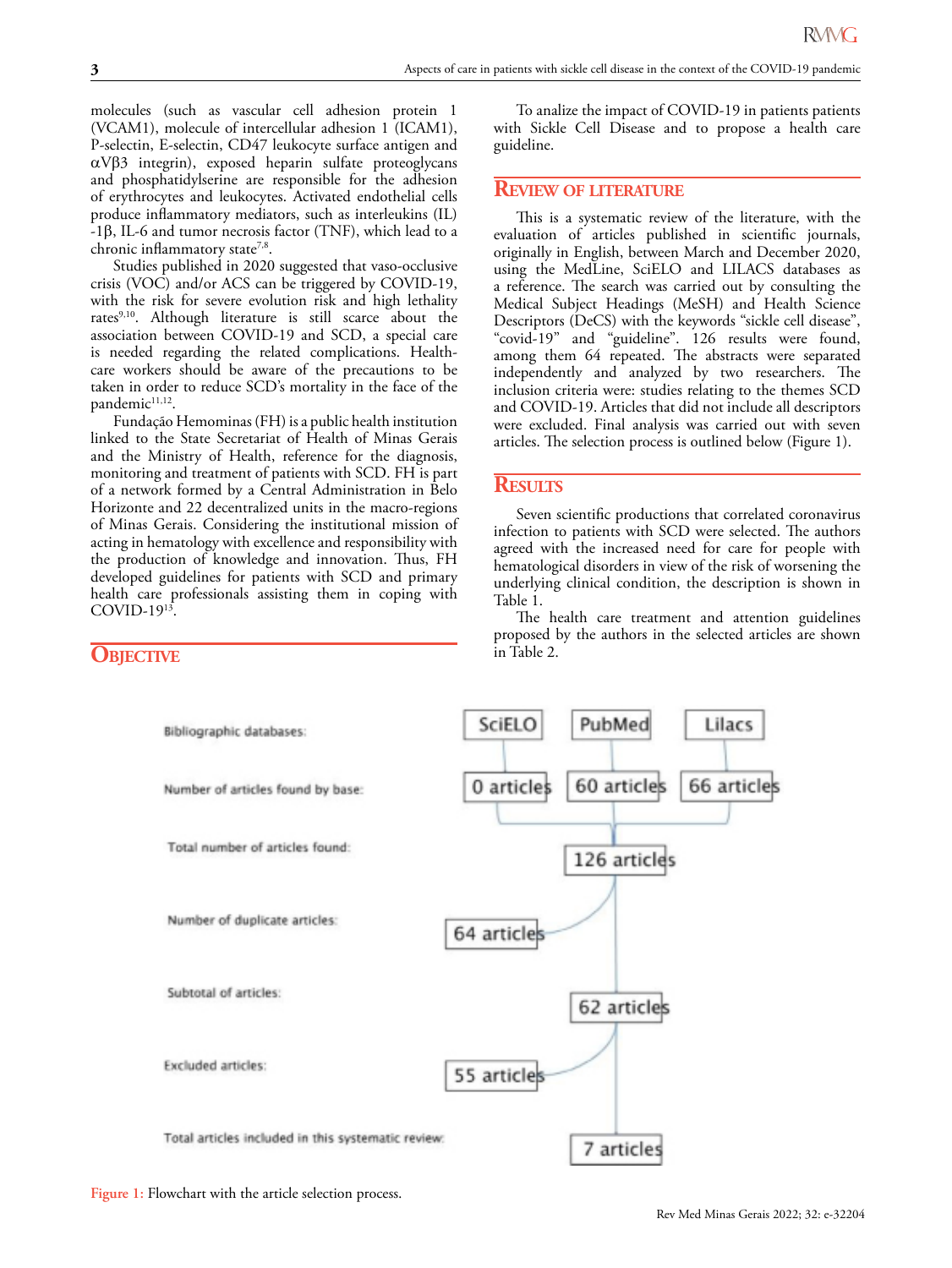| Author and year Objective                     |                                                                                                                                      | <b>Results</b>                                                                                                                                                                                                                                                                                                |
|-----------------------------------------------|--------------------------------------------------------------------------------------------------------------------------------------|---------------------------------------------------------------------------------------------------------------------------------------------------------------------------------------------------------------------------------------------------------------------------------------------------------------|
| Chowdhury SF<br>et al. (2020) <sup>14</sup>   | Point out important measures<br>in the care of patients with<br>hemoglobinopathies during the<br>COVID-19 pandemic.                  | . People with SCD should avoid going out of the house and contact<br>individuals with respiratory symptoms or fever as much as possible.<br>· Patients with SCD and respiratory symptoms or VOC should have<br>a chest X-ray.<br>• Hospitalize cases of ACS for intensive care.                               |
| Taher AT et al.<br>$(2020)^{15}$              | Recommendations for<br>the care of patients with<br>hemoglobinopathies and<br>COVID-19.                                              | • ACS can be triggered by COVID-19.<br>· Coronavirus infection can cause: hypoxemia, dehydration,<br>metabolic acidosis, VOC and ACS.<br>• Physicians should recognize signs of rapidly progressive<br>ACS, including multiple organ failure, liver dysfunction,<br>thrombocytopenia and acute kidney injury. |
| Appiah-Kubi A<br>et al. (2020) <sup>16</sup>  | Describe the varied<br>presentations and outcomes in<br>children and young adults with<br>SCD and Covid-19.                          | In patients with SCD and COVID-19, with fever, cough, worsening<br>of anemia, evidence of hypoxia and / or changes in the pulmonary<br>image, there is a recommendation for aggressive blood transfusions or<br>early exchange.                                                                               |
| Nickel RS et al.<br>$(2020)^{17}$             | Evaluate the use of a dose<br>of hydroxyurea and regular<br>transfusion to prevent<br>complications in SCD.                          | • In children with SCD who regularly receive blood transfusion<br>therapy for primary or secondary stroke prevention, in areas that<br>may have a blood supply deficiency due to a pandemic, a low dose of<br>hydroxyurea is recommended.                                                                     |
| Morrone KA<br>et al. (2020) <sup>18</sup>     | Show radiographic<br>abnormalities, clinical course<br>and treatment strategies in<br>children with SCD infected<br>with Sars-CoV-2. | · The therapeutic benefit of hydroxyurea may be related to a lower<br>absolute monocyte count, a reduction in inflammatory cytokines<br>and a decrease in endothelial adhesive markers, which may favor the<br>treatment of people with SCD infected by Covid-19.                                             |
| Arlet JB et al.<br>$(2020)^9$                 | Assess the risk of admission<br>to the intensive care unit of<br>patients with SCA infected with<br>Sars-CoV-2.                      | · Older patients with SCD should be considered vulnerable to Sars-<br>CoV-2 and should follow the guidelines of their respective countries<br>to avoid exposure to the virus.<br>· Monitoring should be done closely if hospitalization occurs due to<br>COVID-19.                                            |
| Balanchivadze<br>Net al. (2020) <sup>19</sup> | Evaluate a series of<br>cases showing the main<br>complications of patients with<br>SCD infected with Sars-CoV-2.                    | • Specialized clinic in SCD with well-established orientation for<br>patients with COVID-19, including outpatient care for painful crises<br>and mild viral diseases, intravenous hydration based on an infusion<br>room and pain control.                                                                    |

| Table 1 - Result of the Literature Review |  |
|-------------------------------------------|--|
|-------------------------------------------|--|

Authors, 2021.

# **Discussion**

The new coronavirus, an RNA virus, of the Coronaviridae family, triggered a global health crisis begning December 2019 with devastating outcomes and high mortality in populations with underlying diseases<sup>20</sup>. COVID-19 is associated with a wide spectrum of clinical respiratory syndromes, from mild upper airway symptoms to lifethreatening progressive viral pneumonia. Studies confirmed higher lethality related to the age group above 60 years, obesity, male gender and the presence of comorbidities (cardiovascular, metabolic and immunosuppression)9 .

Clinically, the patients with severe COVID-19 show dyspnea, progressive hypoxemia and frequently need mechanical ventilation support. Radiologically, pulmonary ground-glass opacity lesions, as evidenced by chest computed tomography, are the most common and early finding, in addition to septal thickening, pleural effusion and consolidations. In severe forms, clinical deterioration is

usually rapid and, in large part, the unfavorable evolution of the disease is due to systemic hyperinflammation and immunothrombosis<sup>20</sup>.

SCD is a general term which describes a hereditary group of disease characterized by the presence of abnormal Hb, caused by a pontual genetic mutation with nucleotide replacement that results in HbS. Under deoxygenation conditions, the abnormal red blood cell can polymerize and cause the erythrocytes to assume the shape known as crescent or sickle cell<sup>6,7</sup>.

The sickling of the red blood cells leads to hemolysis, occurring ischemia and infarct in target-organs, such as brain, eyes, heart, kidneys, liver and lungs. Pulmonary complications are an important cause of mortality, the main ones being ACS, Pulmonary Embolism, Pulmonary Hypertension and Asthma. ACS is the most common pulmonary manifestation, with high risk of respiratory insufficiency, what may require mechanical ventilation<sup>7,8</sup>.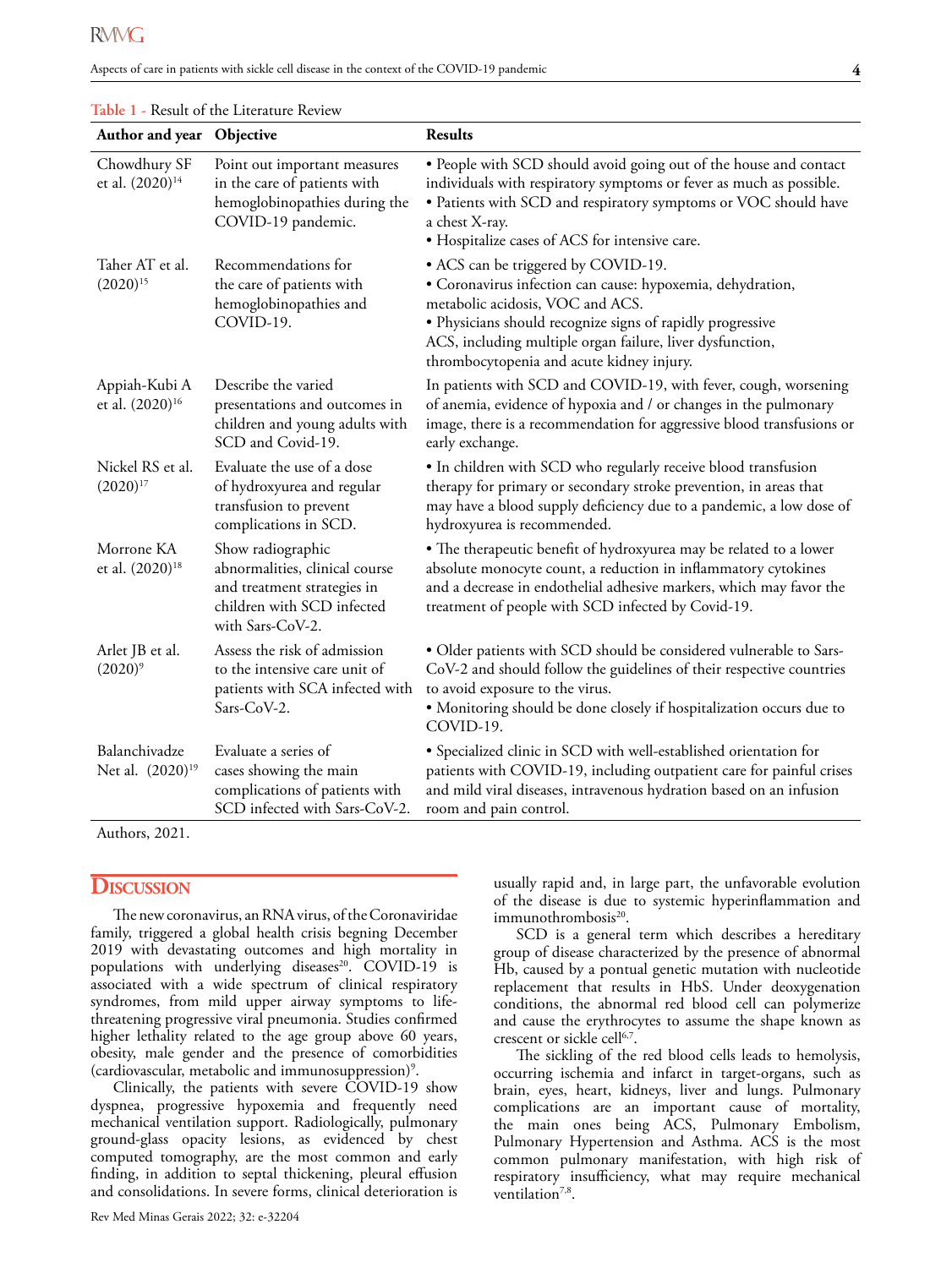#### **Table 2:** SCD X COVID 19: Guidelines for Coping.

## GUIDELINES FOR THE CARE OF PEOPLE WITH SICKLE CELL DISEASE DURING THE COVID-19 PANDEMIC

1. Social isolation: patients should avoid contact with people who are experiencing respiratory symptoms or fever;

2. Self-care: wash hands, use alcohol gel and masks, maintain adequate hydration;

3. Maintain control medications such as folic acid, penicillin V, hydroxyurea and analgesics;

4. Adult patients, adolescents and children aged 5 years and under must receive the recommended vaccines, as recommended by the National Immunization Program;

5. Look for an emergency in the presence of fever or respiratory symptoms (difficulty in breathing, persistent cough and bleeding from the nasal wing);

6. Inclusion of an outpatient emergency care unit prepared for cases of painful crises and mild viral diseases;

7. Patients with sickle cell disease (SCD) and respiratory symptoms or vaso-occlusive crises should undergo chest radiography;

8. Acute Chest Syndrome (ACS), a serious complication of SCD, can be triggered by respiratory infections, including COVID-19. Coronavirus infection can also lead to hypoxemia, dehydration and metabolic acidosis, causing vaso-occlusive crises. Therefore, physicians should recognize signs of rapidly progressive ACS, including multiple organ failure, liver dysfunction, thrombocytopenia and acute kidney injury. ACS patients should be hospitalized and monitored in intensive care;

9. In patients with SCD diagnosed with COVID-19, with persistent fever and cough, worsening of anemia, evidence of hypoxia and / or changes in the pulmonary image, there is a recommendation for aggressive blood transfusions or early exchange;

10. Considering pediatric SCD patients, for those receiving regular blood transfusion therapy for primary or secondary stroke prevention in areas that may have a blood supply deficiency due to pandemic, a reduced dose of hydroxyurea is recommended;

11. Among older patients, monitoring should be more intense, being considered vulnerable;

12. Encourage vaccination against Sars-CoV-2 to prevent complications in this group, as already provided for in Phase 3 of the National Immunization Program;

13. In case of doubts about the characteristics of patients with SCD, the Fundação Hemominas is available to discuss the cases through a call center and on call 24 hours a day, contacts made available through the website (http://www.hemominas.mg.gov.br/ doacao-e-atendimento-ambulatorial/atendimento-ambulatorial/tipos-de-atendimento/601-pacientes-com-hemoglobinopatias).

Authors, 2021.

Patients with SCD present a higher risk of developing COVID-19 complications due to underlying diseases, which have huge repercussion in the immune system. Besides the specific morbimortality related to the virus, COVID-19, in this group of people, can trigger and lead to VOC and ACS, with increase morbimortality. The pro-thrombotic state is a clinical condition that deserves to be highlighted in this population, due to the reduction of nitric oxide, release of cytokines, platelet activation and endothelial dysfunction associated with hemolysis<sup>8</sup>.

Chowdhury SF, *et al*. 2020 concluded that, in the existence of respiratory symptoms or VOC, SCD patients infected by Sars-CoV-2 should undergo chest radiography for the rapid adoption of the correct treatment and monitoring<sup>14</sup>. Taher AT, *et al*. 2020 also described the possibility of ACS being triggered by COVID-19, with chances of worsen hypoxia, dehydration, metabolic acidosis and VOC<sup>15</sup>. These authors emphasize the need of early recognition by the health team of rapid progressive ACS's signs, such as multiple organ failure, liver disfunction, thrombocytopenia and acute kidney injury.

Appiah-Kubi A, *et al*. 2020, showed that simple transfusion, followed by ex-blood transfusion in patients with SCD who required respiratory support in the ICU, had a positive impact on the clinical course of COVID-19. Drug therapy including Hydroxychloroquine, Anakinra and Remdesivir has been used and well tolerated, with success in individuals with high inflammatory markers<sup>16</sup>.

Balanchivadze N, *et al*. 2020, reported that the low incidence of those infected with coronavirus and evolution with mild symptoms in sickle cell patients resulted from social detachment, implemented early in the state of Michigan, United States and the inclusion of outpatient care for painful crises and other mild viral diseases, with intravenous hydration in infusion rooms and effective analgesia<sup>19</sup>.

Nickel RS, *et al*. 2020, performed a single-arm clinical trial using scaled-dose hydroxyurea and regular transfusions to prevent AF complications. The group studied and recommended the use of reduced dosage of hydroxyurea in children with SCD in a chronic transfusion program for primary or secondary prevention of stroke, considering the impact of the pandemic on shortages and reduction in the stocks of blood components in blood banks<sup>17</sup>.

Morrone KA, *et al*. 2020, conducted a study comparing children with COVID-19 who developed ACS and children infected by the same virus, but without the occurrence of ACS. The authors observed that the use of hydroxyurea reduced the number and severity of ACS, as well as the need for transfusions<sup>18</sup>.

The study conducted by Arlet JB, *et al*. 2020, noted that COVID-19 did not present an increased risk of morbidity or mortality in people with SCD, it should be noted that most patients were under the age of 45 years. The researchers suggested that patients over the age of 45 should be strictly monitored in case of hospitalization<sup>9</sup>.